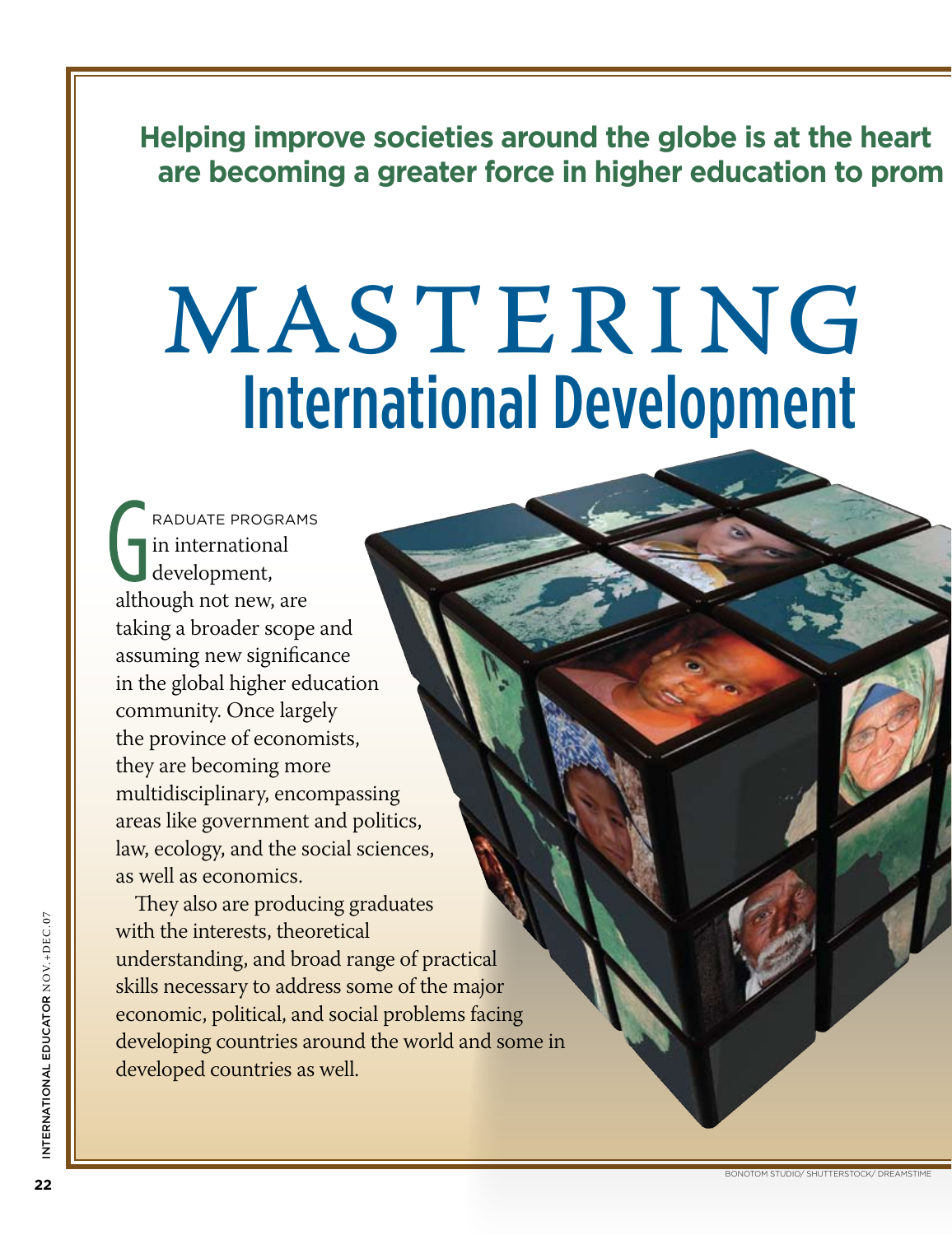# **of international development graduate programs, which ate positive change across borders. BY ALAN DESSOFF**

It is the urgency of those problems that is sharpening the focus on graduate programs that cover a wide range of international development issues.

"The incredible reality of more than two billion people who live in abject poverty, the number of people who die needlessly every day from preventable diseases, and all the other indicators of underdevelopment and inequality make it critical that we have more people trying to understand that situation and what they can do to change it," says Jeff Unsicker, a professor at the School for International Training (SIT).

A former dean and interim president of SIT, he teaches now in its master of arts in sustainable development program, which SIT created as a separate degree program when it restructured

> its curriculum in 2001. But a focus on international development has been at the core of all SIT programs since the 1960s, and its graduate degree programs in the field might be among the oldest offered anywhere.

Many long-established and traditional international affairs programs, like those offered at Columbia's School of International and Public Affairs and Princeton's Woodrow Wilson School, have always addressed development issues in the context of international relations or economic frameworks, says Joan Dassin, executive director of the Ford Foundation's International Fellowships Fund, Inc.

#### **Broader Focus**

The difference now, she says, is that programs have a broader focus, encompassing social policy questions as well. "The multidisciplinary aspect is critical, because I think we all understand now that economic development is not simply an economic matter. The interconnected challenges of development in the world's poorest countries—environment, public health, education, and how to improve the quality of life for so many people around the world—is probably the biggest issue facing all of us. All aspects of how people live are critical for the development process," Dassin asserts.

As an example of newer graduate programs that take that approach, she cites Brandeis's "quite innovative" master of arts in sustainable international development (SID), which is housed in

the university's Heller School for Social Policy and Management. The Brandeis program represents "a newer trend of locating these programs in a social policy framework that increases their focus on social and environmental issues," Dassin says.

Laurence R. Simon, associate dean for academic planning at Heller and professor and director of the SID graduate program and its related master of science in international health policy and management, says the program, which he began in 1994, grew from a recognized need at the time to understand "why so many development programs were unsustainable."

A key reason, he and others who helped launch the program concluded, was that "they lacked people who were able to see the world in some of its complexity" and were not segmented by individual disciplines, Simon says. "Development systems needed to be interdisciplinary and integrated," he says.

Accordingly, the Brandeis program was built on "the idea that economics is critically important but it's not enough. All inquiry takes place within a context of social and political policy. That should be so clear in development when we're trying to think through and institute changes that are going to alleviate and hopefully eliminate poverty," Simon declares.

Two years before Simon established the master's in SID program in the Heller School, a program with a similar focus was started in a different type of graduate-level environment—a law school. The University of Washington's LL.M. program in sustainable international development is believed to be the first graduate program at a U.S. law school to focus on international development.

The program's objective, Washington Law explained in a written statement, was to "allow lawyers to combine specialized training and research in the law of international development (including the important dimension of sustainability) with training in other relevant disciplines."

Today, in addition to a seminar on legal problems of economic development and a course on international environmental law, Washington Law students are encouraged to take advantage of the university's course offerings in other areas including economics, political science, international studies, sociology, public health, and environmental studies.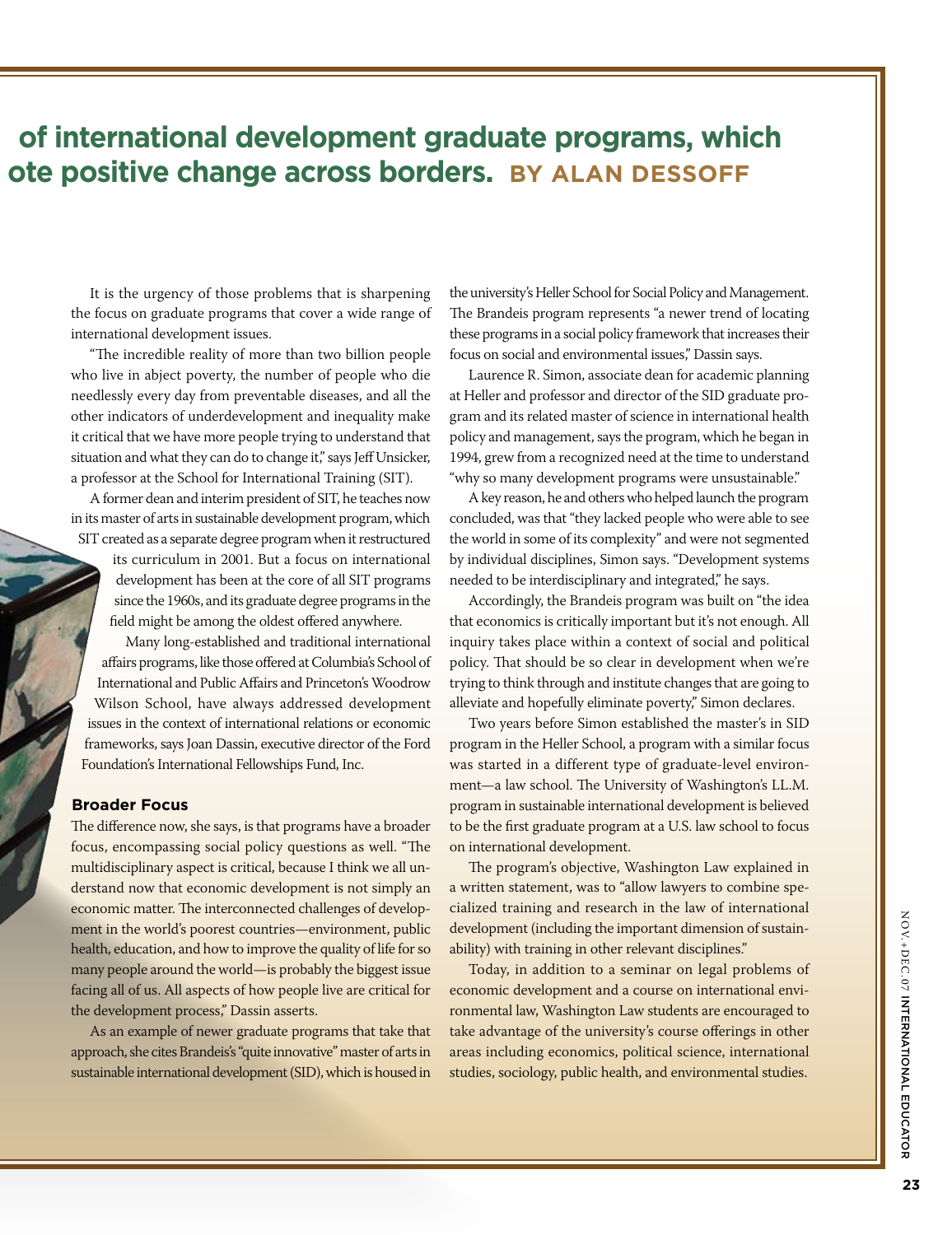**In the world today, there is growing need, in the United States and abroad, for persons with legal skills in dealing with the host of issues affecting sustainable international development.**

"In the world today, there is growing need, in the United States and abroad, for persons with legal skills in dealing with the host of issues affecting sustainable international development," the law school states.

When Harvard's Kennedy School of Government launched its newest degree program—the master in public administration in international development (MPA/ID)—in 1999, its origins grew from "a need in the world," says Program Director Carol Finney.

"The Kennedy School is full. We had plenty going on here and didn't need a new program to fill chairs. In fact, we had to reduce the size of other programs to add this one. We did it because our faculty felt there was a shortage of people with the necessary skills out in the world," Finney says.

Faculty members who helped create the new program had been trained primarily as economists and were working in the development field with governments of developing countries, says Finney.

"They saw a need for people with a combination of training that would include economics at its core but be broader than that. They felt that economics was necessary but not sufficient by itself to be successful in this field. That was the program's starting premise," Finney says.

"The problems of international development are difficult. If they were easy, we would have solved them by how," she continues. The economists who sparked the MPA/ID saw that "people needed to have a strong background in economics and quantitative method along with a broader set of things that economists don't usually have—law, management, politics, some understanding of how things actually work in the world. They felt that as economists they had a lot of economics training but were lacking the big picture."

Similarly, a multidisciplinary approach is key at Columbia, which initiated a doctoral program in international development and globalization four years ago with funding from the National Science Foundation through its Integrative Graduate Education and Research Traineeship Program (IGERT).

"Most graduate education is in silos. You do economics, or political science, or whatever, but you don't focus on problems. We're focusing on the problems of development and globalization and we have increasingly recognized that those problems cannot be put into the silos in which the disciplines have put them," explains Professor Joseph Stiglitz, executive director of the Initiative for Policy Dialogue, who directs Columbia's IGERT-IDG program.

"There is a real need to approach these problems from the interdisciplinary perspective. It has been extraordinarily valuable for

our graduate students in economics to see how political scientists approach a problem and for the political scientists to see how the economists do it. That's the way issues in the development community have to be approached," Stiglitz says.

International development graduate programs offered by institutions in other countries take a similar broad approach. Chulalongkorn University in Bangkok established its one-year master of arts program in international development studies (MAIDS) in 2003 as an

interdepartmental and interdisciplinary program based in the university's Faculty of Political Science. It is the first program of its kind at Chulalongkorn, the oldest university in Thailand (founded in 1917), and "quite unique" in the Greater Mekong subregion, says Brennen Jenkins, MAIDS program officer.

The university states in its literature that it seeks individuals for the MAIDS program "with sensitivity to and involvement in issues such as the promotion of social change, human rights, local community development, media freedom, and humanitarian aid."

With a particular research focus on countries of the Greater Mekong subregion, including Thailand, Myanmar, Laos, Cambodia, Vietnam, and China's Yunnan province, the MAIDS program seeks to become a central forum for interaction on development and globalization in Southeast Asia, Jenkins explains. This fall, in partnership with the Faculty of Political Science, the program will host an international development studies conference, "Mainstreaming Human Security: The Asian Contribution."

Doctorate programs and a master of arts in development studies at the Institute of Social Studies (ISS) in The Hague are broad and interdisciplinary so that students "see the bigger picture of what is happening in their countries and can relate the situations in their countries to the world out there," says Wieke Blaauw, deputy academic registrar.

ISS students "are critical people who see a lack of equal access to power," he says. Poverty, gender, and inequity are among the key words in ISS programs as students seek to understand "phenomena of underdevelopment, development, and change, with special reference to low-income countries," according to ISS literature.

Gender issues come up frequently in discussions of international development. "Gender roles are absolutely critical," says Dassin, "because men and women tend to play different roles in communities, including households, and development strategies need to understand that and take it into account." More recent graduate programs like the one at Brandeis that take "a more explicit focus" on social policy questions are incorporating "a gender perspective," she says.

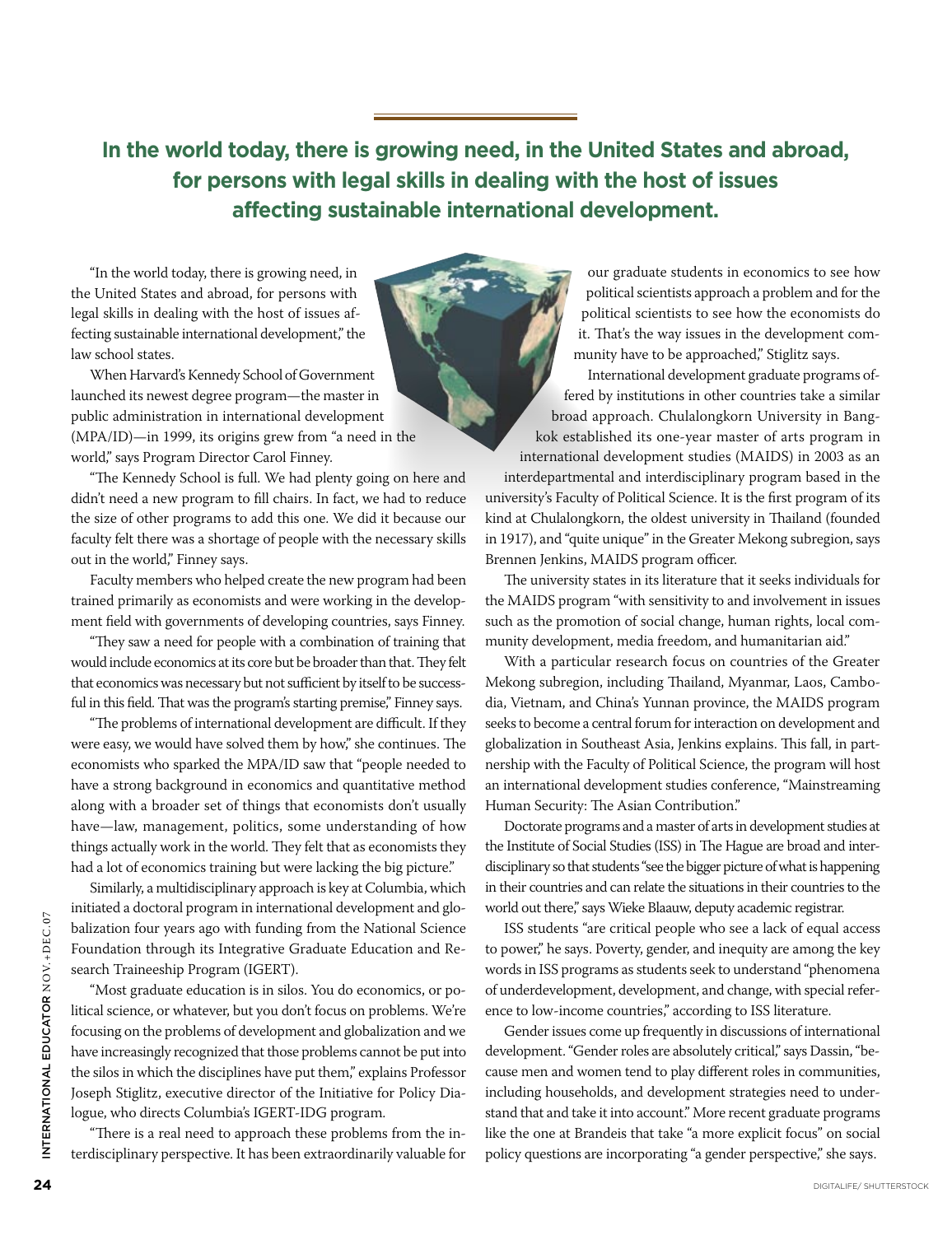### **Teaching Theory and Practice**

Wherever they are located, most graduate programs in international development function in similar ways, combining theoretical coursework on the home campus with requirements that students gain hands-on practical experience someplace in the world.

The two-year master's in SID program at Brandeis, one of the largest in the country with about 90 students, includes a year in residence and a second year professional internship or advanced study. A one-year accelerated M.A. is available for students who come with significant project management experience.

But most students do the second year practicum, working with development organizations in countries including Mongolia, Vietnam, Ecuador, El Salvador, and the Ivory Coast, reports Kelley Ready, associate director of academics in the Heller School program. Some students seek internships or other positions in the U.S. but "it's difficult because of the cost of living here," Ready says.

It is important, Simon emphasizes, that students learn practical skills and how to apply them to development problems but also "be able to understand theory as an explanation for a problem, and how to test whether that theory is correct." Otherwise, he explains, "what we're doing is blindly developing policies and programs that

are based on assumptions. So much of development is just that. We make huge assumptions all around he world about what a problem is and in fact it may be something else. Or maybe we have identified the problem correctly but we are not dealing with its underlying causes."

Graduates of his program return to their careers "with a far broader sense of all this," Simon claims.

At Harvard, a class of about 65 students enrolls each academic year in the two-year MPA/ID program that is geared to future practitioners rather than scholars or teachers and is taught, as the Kennedy School puts it, "with intense rigor and quality."

Although economics-centered, it is a multidisciplinary program that combines training in analytical and quantitative methods with an emphasis on policy and practice. Students take microeconomics, macroeconomics, and econometrics sequences that are taught at the same level as first-year courses in top Ph.D. programs in economics, but with an emphasis on policy applications to development over pure theory.

In addition, they take a demanding set of core courses in legal and political institutions, governance, management, and the theory and policy of economic development. They also gain professional



Students from Chulalongkorn University in Bangkok, Thailand, visit Cambodia in late 2006 as part of their international development graduate program.

N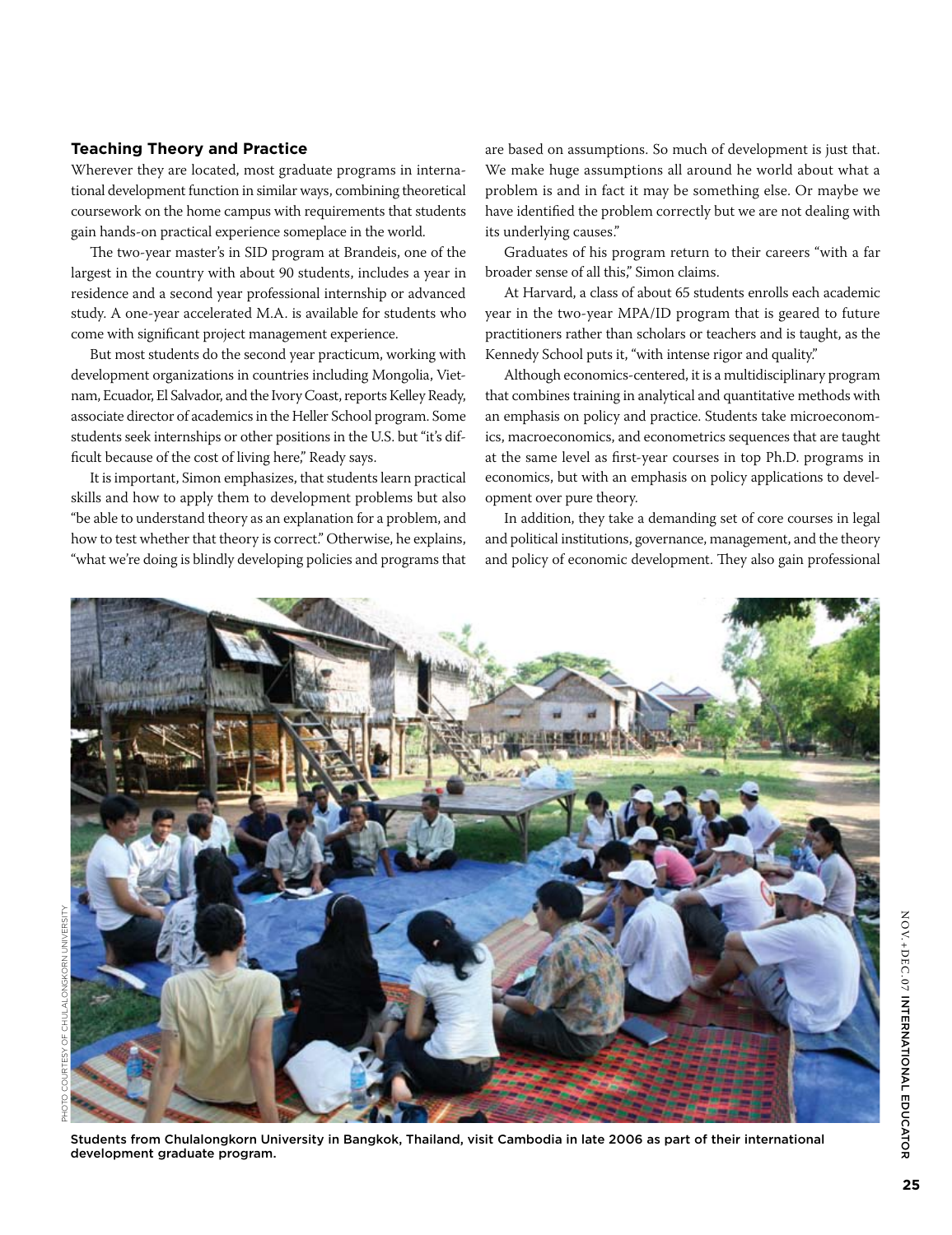expertise through case workshops, a required summer internship, a substantial second-year policy analysis, and elective coursework in specific fields of development. Elective options include environmental policy, natural resource management and infrastructure; poverty, health, education and community development; global governance, conflict and human rights; science and technology; and private sector development and its regulation.

Students pursuing SIT's sustainable development degree analyze competing theories and alternative approaches to development while building competencies in areas such as program planning, proposal writing, policy advocacy, and training. The program emphasizes the importance of civil society, including nongovernmental organizations, community groups, women's organizations, social movements, coalitions, advocacy groups, and charitable and faithbased organizations.

Following successful completion of coursework, students undertake a "reflective practice phase," engaging in at least six months of field practice, which they document in a portfolio that includes a major capstone paper. Recent practice positions that students have held include field researcher in sustainable agriculture and natural resource management in Ecuador, environmental researcher in Bangladesh, food security program manager in the Republic of Congo, and maternal and child health consultant in Nepal. At the completion of their field practice, students return to the SIT campus and formally present what they have learned from their experience in a capstone seminar.

Unsicker says a distinction of SIT's program is its concentration on policy analysis and advocacy. The objective, he explains, is "to prepare a whole generation of persons who are looking at the large institutional causes of poverty and environmental injustices and everything else, rather than developing programs later that respond to those problems." Accordingly, SIT teaches students "how to organize campaigns to change government and corporate policies that affect development," Unsicker says.

At Columbia, although the IGERT-IDG program is grounded intellectually in a critique and reformulation of standard economic theory, it mobilizes many of the university's other resources, including the Initiative for Policy Dialogue, the Columbia Earth Institute, the School of International and Public Affairs, the Institute for Social and Economic Research and Policy, and the schools of architecture, business, law, and public health.

Students must take four of five core courses, two of which focus on development in East Asia and Africa. The degree requirements also include a three-month international research internship.

#### **Diverse Student Backgrounds**

Wherever the host institutions are located, their graduate international development programs attract students with diverse backgrounds from many other countries as well as their own. About half the students in SIT's sustainable development program come from Asia, Africa, and Latin America, many with financial support



Jill Morehead, a School for International Training (SIT) graduate student, pitches in to build a playground for and with Sri Lankan villagers. SIT offered a 12-month service learning M.A. in sustainable development degree entirely based in Sri Lanka in 2006 to contribute to the recovery efforts of local communities following the devastating 2004 tsunami.

from the Ford Foundation International Fellowships Program and other donors, says Unsicker. The rest of the students come from elsewhere, including the United States. Many worked in the Peace Corps or in various domestic community development programs.

Unsicker emphasizes that SIT's sustainable development degree program focuses not just on development issues in other countries. "We look at development programs in marginalized communities in the United States as well, and some students come from those communities and go back to them with their degrees," he says. A number of current students are interested in New Orleans and its development in the long wake of Hurricane Katrina, Unsicker says.

About 70 percent of students in Brandeis's program come from outside the U.S., mostly from developing countries in Africa, Latin America, Asia, and Eastern Europe. "We make an effort to reach out and get students from all over the world and from different strata. They are not the elites who are going to be diplomats. They are people who are going to work on the ground and in organizations like the World Bank," says Ready. Most students in the program have at least five years of work experience. Their average age this year is 29.

Students at Chulalongkorn have come from Australia, Bangladesh, Canada, China, Taiwan, Costa Rica, Finland, Germany, Japan, Moldova, Myanmar, Nepal, Thailand, the United Kingdom, the United States, and Vietnam. With the support of a new scholarship fund for students from Southeast Asia, more students from that region are expected to join the program in the academic year beginning in October.

Applicants for the MAIDS program should have an undergraduate degree, or what Chulalongkorn accepts as an "equivalent qualification," in the social sciences, as well as work or volunteer experience in a field relating to international development. The program is taught in English, and candidates with a different first language must demonstrate an acceptable level of English proficiency.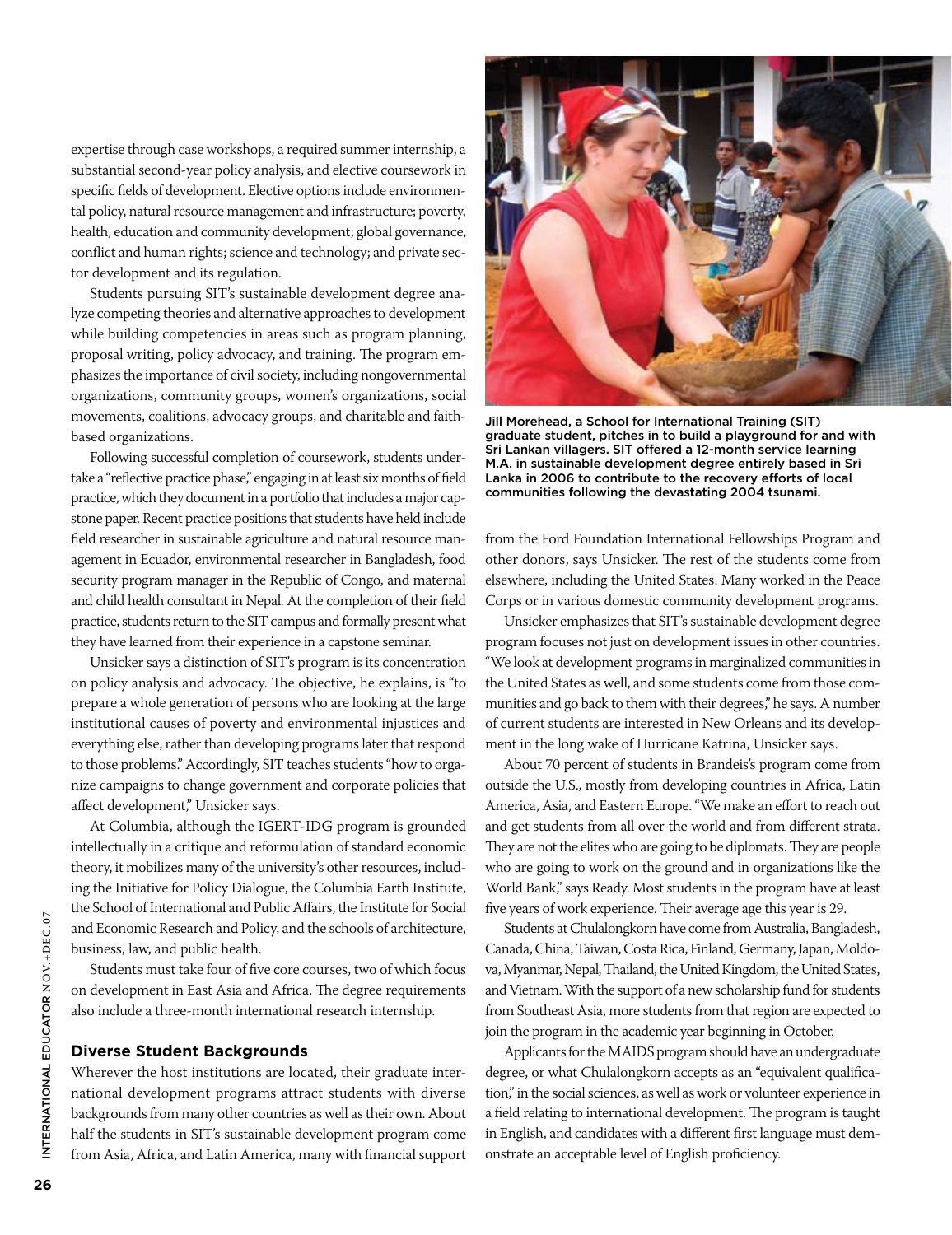#### **With their degrees, many graduates of international development programs 30/27(** 2&. +"\$&-\* 0& + / #\*% 0 &% + begin or resume careers as **they brought with them in the first place.**  $\mathbf{r} \in \mathbb{R}^{n \times d}$  , which is the set of  $\mathbb{R}^{d \times d}$  , where  $\mathbb{R}^{d \times d}$ %%-+(, **begin or resume careers as diverse as the backgrounds 73( ' ,( ' % ' ('(\$"' \$ ,(\$&**

About two-thirds of students in Harvard's **%' \*' ( \$'% ,' ,(\$ \$ ,( \*\$'** MPA/ID program come from developing or **(' \* ,( ) \$ % \* ' \$'' ' \$'%** "transitional economy" countries, another 25 per-**\* - ,( + \* ,(\$ )\* % % '&** cent are U.S. students, and the rest represent other industrialized nations, reports Finney. Although the program occasionally accepts applicants directly from undergraduate colleges and universities, most admitted candidates have between three and five years of work experience in government, central and regional banks, international development institutions, NGOs, or private business.

**73( \$ '\$ , %% '' ,(#) \*\$ '' ,( \$&**

**73( \$ % %'\$ \$%')% % % \$!(', )\***

At ISS, founded 55 years ago by Dutch universities, 40 percent of students in its development programs come from Asia, 35 percent from Africa, 10 percent from Latin America, and the rest from Europe, Canada, the United States, and the Netherlands, reports Blaauw. With an average age of 30, the students come about equally from governments, nongovernmental organizations like the World Bank and United Nations, and universities and research institutes.

Authorities at many universities say the diversity of students in their graduate international development programs enriches what all of them get out of it. "You have a person from Latin America saying a policy has this impact in that region. Then someone in **' \$ ' %(\$ '' ( \$'% \* \$&**

Asia says, 'yeah, but in our country it **)\$, )\$,\*\$"** works like this.' And someone from Africa adds their experience."

"I think that's one of the benefits of international education in whatever field. Students see that the world is bigger than their own country and culture. They learn from each other and it broadens their perspective of the world and of the processes that **) \$) ' '\$'% ,(** take place," says Blaauw. **) %' ' \$% , &**

Finney agrees that "an overlooked benefit" of many programs is the exposure they provide to people from "lots of different places." At Harvard, "we have students from India and Pakistan, the Palestinian territories and Israel, Serbia and Kosovo—the **73( \$) ' \$** whole range of places. There is an opportunity for them to get to know people outside the constraints they often face within their own countries," Finney says.

**Further, students are enriched by the diverse**  $\blacksquare$  backgrounds of faculty who teach international development graduate programs. At Harvard's *Xennedy School, MPA/ID faculty come from coun*tries including Argentina, Chile, India, Pakistan, **' %'"** South Africa, Spain, Turkey, the United Kingdom, **30/27(** 0 \* % % % -& - 0\* 2+( -.- 0\* % \*\$, and Venezuela and are experts in disciplines such as political science, history, and law as well as economics. **73( ( ) '\* ('\$% %% ' ) \* ,(\$&**

## $\bullet$  Diverse Careers

 $\mathcal{L}$ 

With their degrees, many graduates of international development **#% ' ' \$ ' \$ ', \*" ' %&** programs begin or resume careers as diverse as the backgrounds **,(\$ \$\$, %% ' ' +' \$' \$% ,(\$&** they brought with them in the first place. About two-thirds of Harvard's MPA/ID graduates go into the public sector, many to the World Bank or United Nations—"our two largest employers," says Finney. The rest go into the private sector or advance into doctoral programs or other pursuits.

 $\mathcal{L}^{\mathcal{L}}\left( \mathcal{L}^{\mathcal{L}}\right) =\mathcal{L}^{\mathcal{L}}\left( \mathcal{L}^{\mathcal{L}}\right)$ 

Some demonstrate "success stories" at the highest levels. Finney cites Vuk Jeremic, an MPA/ID graduate who now is the Foreign Minister of Serbia at the age of 32. Finney relates: "He was in a Ph.D. program in math in the United Kingdom when I met him. He had



N

OV.+DEC

 $.07$ 

:<br>ء

INTERNATIONAL

EDUC